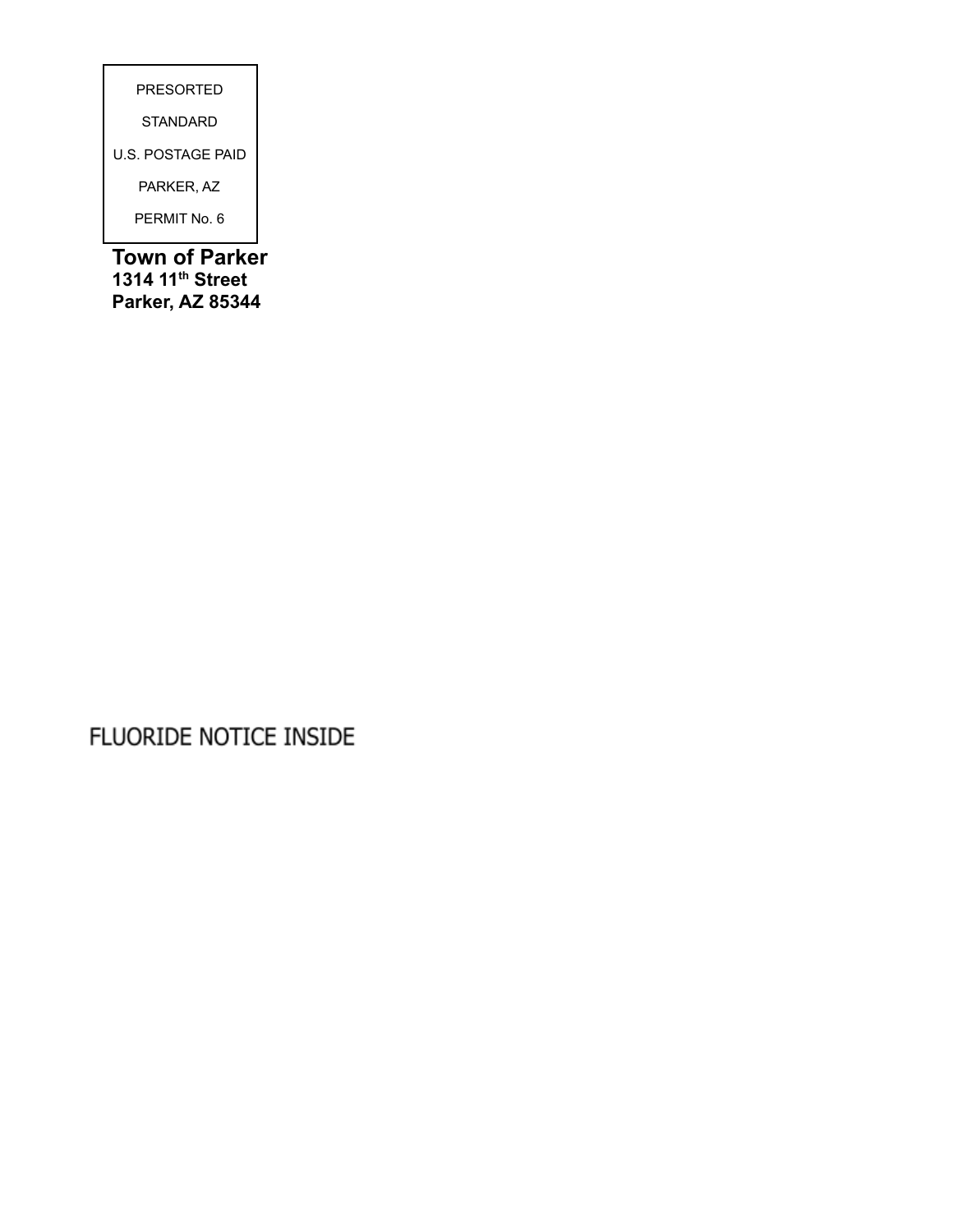# **Town of Parker Annual Water Quality Report**

# **Public Water System #090415013**

**2021**

This report is a snapshot of your water quality. Included are details about where your water comes from, what it contains, and how it compares to standards set by regulatory agencies. We are committed to providing you with information because informed customers are our best allies.

# **Do I need to take special precautions?**

Some people may be more vulnerable to contaminants in drinking water than the general population. Immunocompromised persons such as persons with cancer undergoing chemotherapy, persons who have undergone organ transplants, people with HIV/AIDS or other immune system disorders, some elderly, and infants can be particularly at risk from infections. These people should seek advice about drinking water from their health care providers. The Environmental Protection Agency (EPA) and Centers for Disease Control (CDC) guidelines on appropriate means to lessen the risk of infection by Cryptosporidium and other microbial contaminants are available from the Safe Water Drinking Hotline (800-426-4791).

#### **Where does my water come from?**

Your water comes from 3 ground water sources.

### **Why are there contaminants in my drinking water?**

Drinking water, including bottled water, may reasonably be expected to contain at least small amounts of some contaminants. The presence of contaminants does not necessarily indicate that water poses a health risk. More information about contaminants and potential health effects can be obtained by calling the Environmental Protection Agency's Safe Drinking Water Hotline (800–426–4791).

The sources of drinking water (both tap water and bottled water) include rivers, lakes, streams, ponds, reservoirs, springs, and wells. As water travels over the surface of the land or through the ground, it dissolves naturally occurring minerals and, in some cases, radioactive material, and can pick up substances resulting from the presence of animals or from human activity including:

microbial contaminants, such as viruses and bacteria, that may come from sewage treatment plants, septic systems, agricultural livestock operations, and wildlife; inorganic contaminants, such as salts and metals, which can be naturally occurring or result from urban stormwater runoff, industrial, or domestic wastewater discharges, oil and gas production, mining, or farming; pesticides and herbicides, which may come from a variety of sources such as agriculture, urban stormwater runoff, and residential uses; organic chemical contaminants, including synthetic and volatile organic chemicals, which are byproducts of industrial processes and petroleum production, and can also come from gas stations, urban stormwater runoff, and septic systems; and radioactive contaminants, which can be naturally occurring or be the result of oil and gas production and mining activities.

In order to ensure that tap water is safe to drink, EPA prescribes regulations that limit the amount of certain contaminants in water provided by public water systems. Food and Drug Administration (FDA) regulations establish limits for contaminants in bottled water which must provide the same protection for public health.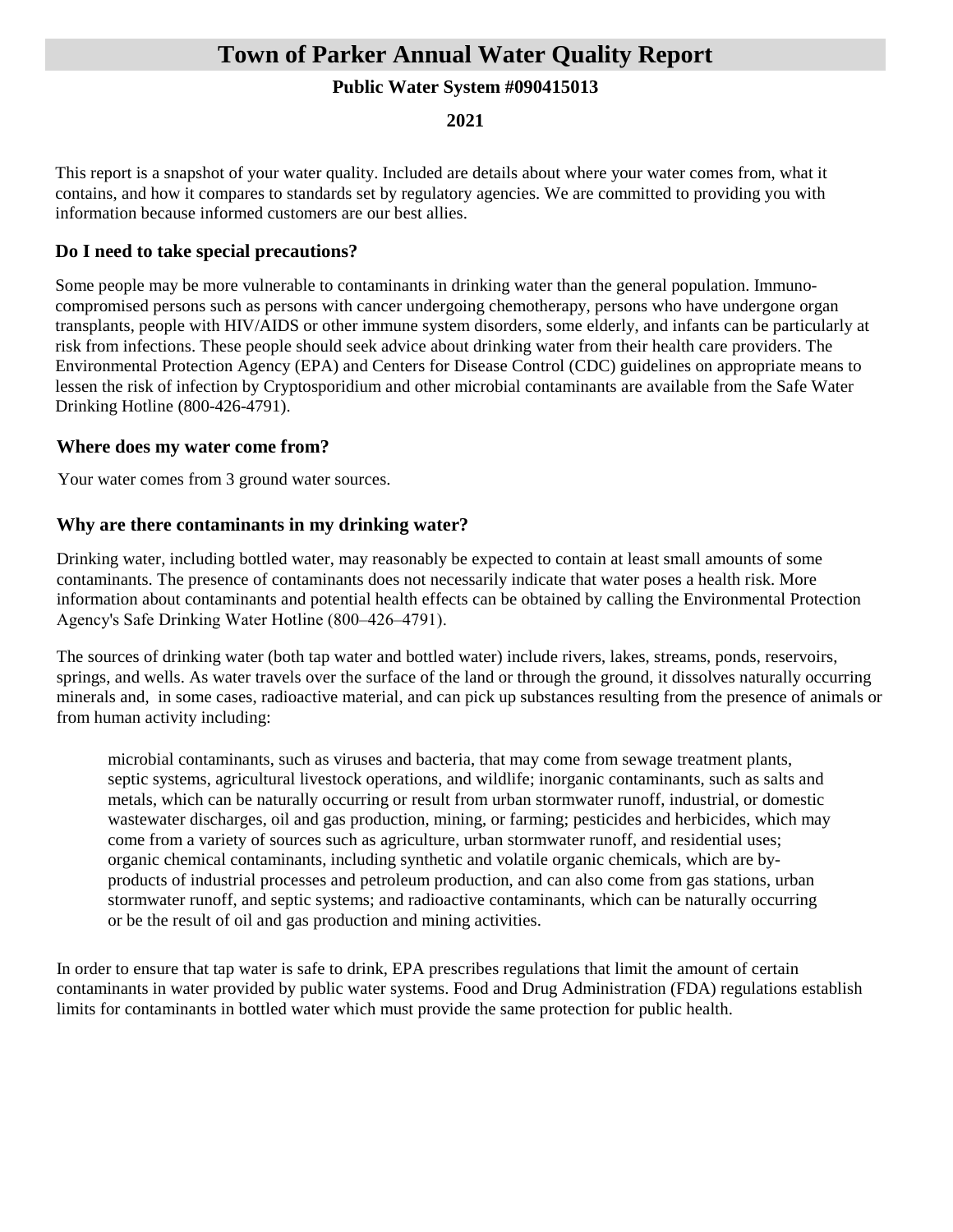# WATER QUALITY TABLE

The table below lists all of the drinking water contaminants detected during the calendar year of this report. The presence of contaminants in the water does not necessarily indicate that the water poses a health risk. Unless otherwise noted, the data presented in this table is from testing done in the calendar year of the report. The EPA or the State requires monitoring for certain contaminants less than once per year because the concentrations of these contaminants do not change frequently.

| <b>Contaminants</b>             | <b>MCLG</b>    | <b>MCL</b>     | Your<br>Water | Low            | Range<br>High | <b>Sample</b><br><b>Date</b> | <b>Violation</b> | <b>Typical Source</b>                                                                              |
|---------------------------------|----------------|----------------|---------------|----------------|---------------|------------------------------|------------------|----------------------------------------------------------------------------------------------------|
| <b>Disinfection By-Products</b> |                |                |               |                |               |                              |                  |                                                                                                    |
|                                 |                |                |               |                |               |                              |                  |                                                                                                    |
| Total Trihalomethanes (TTHMs)   | N/A            | 80             | 2.6           | N/A            | N/A           | 2021                         | N <sub>0</sub>   | By-product of drinking water<br>chlorination                                                       |
| Units: ppb                      |                |                |               |                |               |                              |                  |                                                                                                    |
|                                 |                |                |               |                |               |                              |                  |                                                                                                    |
| <b>Contaminants</b>             | <b>MCLG</b>    | <b>MCL</b>     | Your<br>Water | Low            | Range<br>High | <b>Sample</b><br><b>Date</b> | <b>Violation</b> | <b>Typical Source</b>                                                                              |
| <b>Inorganic Contaminants</b>   |                |                |               |                |               |                              |                  |                                                                                                    |
|                                 |                |                |               |                |               |                              |                  |                                                                                                    |
| Arsenic<br>Units: ppb           | $\overline{0}$ | 10             | 7.5           | 6.2            | 7.5           | 2020                         | N <sub>o</sub>   | Erosion of natural deposits;<br>runoff from orchards; glass and<br>electronics production wastes   |
| Barium                          | $\overline{2}$ | $\overline{c}$ | 0.033         | 0.0023         | 0.033         | 2020                         | N <sub>0</sub>   | Discharge of oil drilling wastes                                                                   |
| Units: ppm                      |                |                |               |                |               |                              |                  | and from metal refineries;<br>erosion of natural deposits                                          |
| Chromium                        | 100            | 100            | 2.6           | ND             | 2.6           | 2020                         | No               | Discharge from steel and pulp                                                                      |
| Units: ppb                      |                |                |               |                |               |                              |                  | mills and chrome plating;<br>erosion of natural deposits                                           |
| Fluoride                        | $\overline{4}$ | $\overline{4}$ | 2.3           | $\mathfrak{2}$ | 2.3           | 2020                         | N <sub>o</sub>   | Erosion of natural deposits;                                                                       |
| Units: ppm                      |                |                |               |                |               |                              |                  | water additive which promotes<br>strong teeth; discharge from<br>fertilizer and aluminum factories |
| Nitrate [reported as Nitrogen]  | 10             | 10             | 5.4           | ND             | 5.4           | 2021                         | No               | Runoff and leaching from                                                                           |
| Units: ppm                      |                |                |               |                |               |                              |                  | fertilizer use; leaching from<br>septic tanks, sewage; erosion of<br>natural deposits              |
| Sodium                          |                |                | 220           | 180            | 220           | 2021                         | N/A              | Erosion of natural deposits; salt                                                                  |
| Units: ppm                      |                |                |               |                |               |                              |                  | water intrusion                                                                                    |

 $\_$  , and the set of the set of the set of the set of the set of the set of the set of the set of the set of the set of the set of the set of the set of the set of the set of the set of the set of the set of the set of th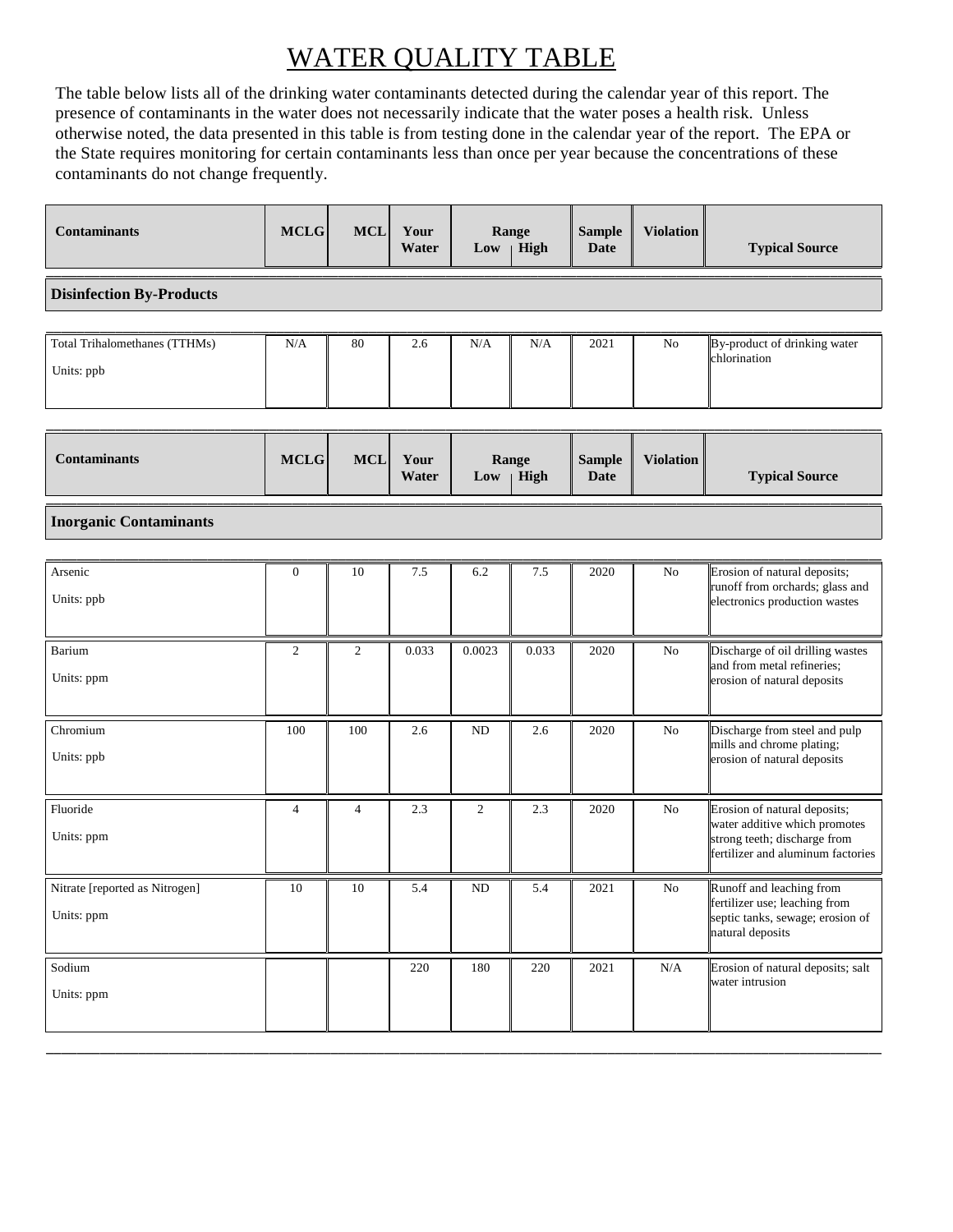| Contaminants                | <b>MCLG</b> Action<br>Level | Your<br>Water | Range | <b>Sample</b><br><b>Date</b> | A.L.<br>Exceeded | <b>Typical Source</b> |
|-----------------------------|-----------------------------|---------------|-------|------------------------------|------------------|-----------------------|
| <b>Lead and Copper Rule</b> |                             |               |       |                              |                  |                       |

| 2020<br>Corrosion of household<br>0 sites over Action<br>N <sub>0</sub><br>plumbing systems; erosion of<br>Level<br>natural deposits; leaching from<br>wood preservatives |
|---------------------------------------------------------------------------------------------------------------------------------------------------------------------------|
|                                                                                                                                                                           |

 $\_$  , and the set of the set of the set of the set of the set of the set of the set of the set of the set of the set of the set of the set of the set of the set of the set of the set of the set of the set of the set of th

#### **Special Education Statements**

#### **Additional Information for Nitrate**

Nitrate in drinking water at levels above 10 ppm is a health risk for infants of less than six months of age. High nitrate levels in drinking water can cause blue baby syndrome. Nitrate levels may rise quickly for short periods of time because of rainfall or agricultural activity. If you are caring for an infant, you should ask for advice from your health care provider.

#### **Additional Information for Arsenic**

While your drinking water meets the EPA standard for arsenic, it does contain low levels of arsenic. The EPA standard balances the current understanding of arsenic's possible health effects against the costs of removing arsenic from drinking water. The EPA continues to research the health effects of low levels of arsenic which is a mineral known to cause cancer in humans at high concentrations and is linked to other health effects such as skin damage and circulatory problems.

#### **Additional Information for Lead**

If present, elevated levels of lead can cause serious health problems, especially for pregnant women and young children. Lead in drinking water is primarily from materials and components associated with service lines and home plumbing. PWS system is responsible for providing high quality drinking water, but cannot control the variety of materials used in plumbing components. When your water has been sitting for several hours, you can minimize the potential for lead exposure by flushing your tap for 30 seconds to 2 minutes before using water for drinking or cooking. If you are concerned about lead in your water, you may wish to have your water tested. Information on lead in drinking water, testing methods, and steps you can take to minimize exposure is available from the Safe Drinking Water Hotline at 1-800-426-4791 or at http://www.epa.gov/your-drinking-water/basicinformation-about-lead-drinking-water.

 $\_$  , and the set of the set of the set of the set of the set of the set of the set of the set of the set of the set of the set of the set of the set of the set of the set of the set of the set of the set of the set of th

#### Microbiological Testing

We are required to test your water regularly for signs of microbial contamination. Positive test results could lead to follow-up investigations called assessments and potentially the issuance of public health advisories. Assessments could lead to required corrective actions. The information below summarizes the results of those tests.

| <b>Calendar Year</b> | <b>Sampling Requirements</b> | <b>Sampling Conducted</b><br>( <i>months</i> ) | <b>Total E.Coli</b><br><b>Positive</b> | <b>Assessment</b><br><b>Triggers</b> | <b>Assessments</b><br><b>Conducted</b> |
|----------------------|------------------------------|------------------------------------------------|----------------------------------------|--------------------------------------|----------------------------------------|
| 2021                 | 3 Samples due monthly        | 12 out of 12                                   |                                        |                                      |                                        |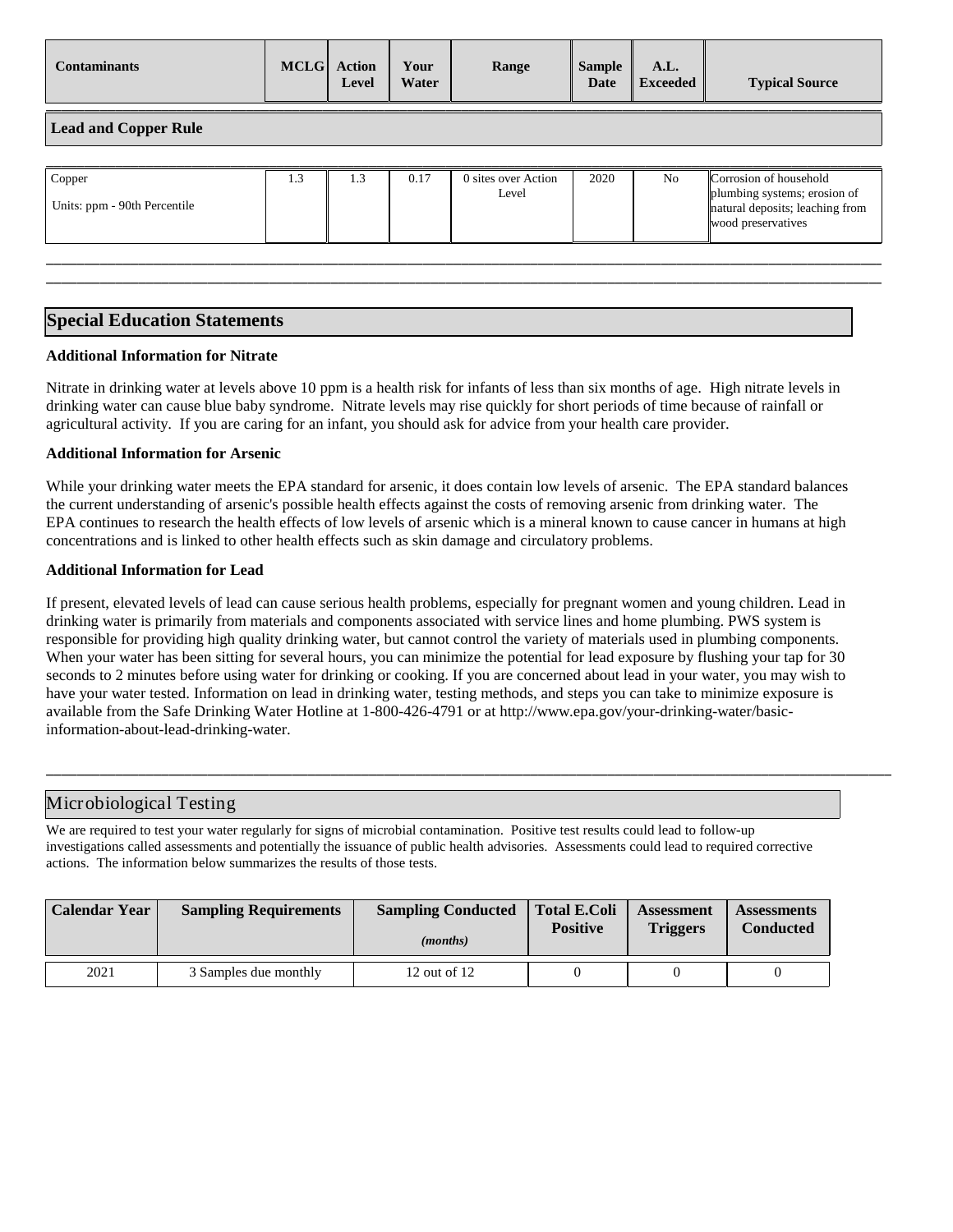#### **FLUORIDE NOTICE:**

**This is an alert about your drinking water and a cosmetic dental problem that might affect children under nine years of age. At low levels, fluoride can help prevent cavities, but children drinking water containing more than 2 milligrams per liter (mg/L) of fluoride may develop cosmetic coloration of their permanent teeth (dental fluorosis). The drinking water provided by the Town of Parker has a fluoride concentration of 2 – 2.3 mg/L (See page 6).**

**Dental fluorosis, in its moderate or severe forms, may result in a brown staining and/or pitting of the permanent teeth. This problem occurs only in developing teeth, before they erupt from the gums.**

**Children under nine should be provided with alternative sources of drinking water or water that has been treated to remove the fluoride to avoid the possibility of staining or pitting of their permanent teeth.**

**You may also want to contact your dentist about proper use by young children of fluoride-containing products. Older children and adults may safely drink the water.**

**Drinking water containing more than 4 mg/L of fluoride (the U.S. Environmental Protection Agency's drinking water standard) can increase your risk of developing bone disease. Your drinking water does not contain more than 4 mg/L of fluoride, but we're required to notify you when we discover that the fluoride levels in your drinking water exceed 2 mg/L because of this cosmetic dental problem. For more information, please call the Town of Parker Water Division at (928) 669-9265. Some home water treatment units are also available to remove fluoride from drinking water. To learn more about available home water treatment units, you may call NSF International at 1-877-8-NSF-HELP, or visit their website at nsf.org.**